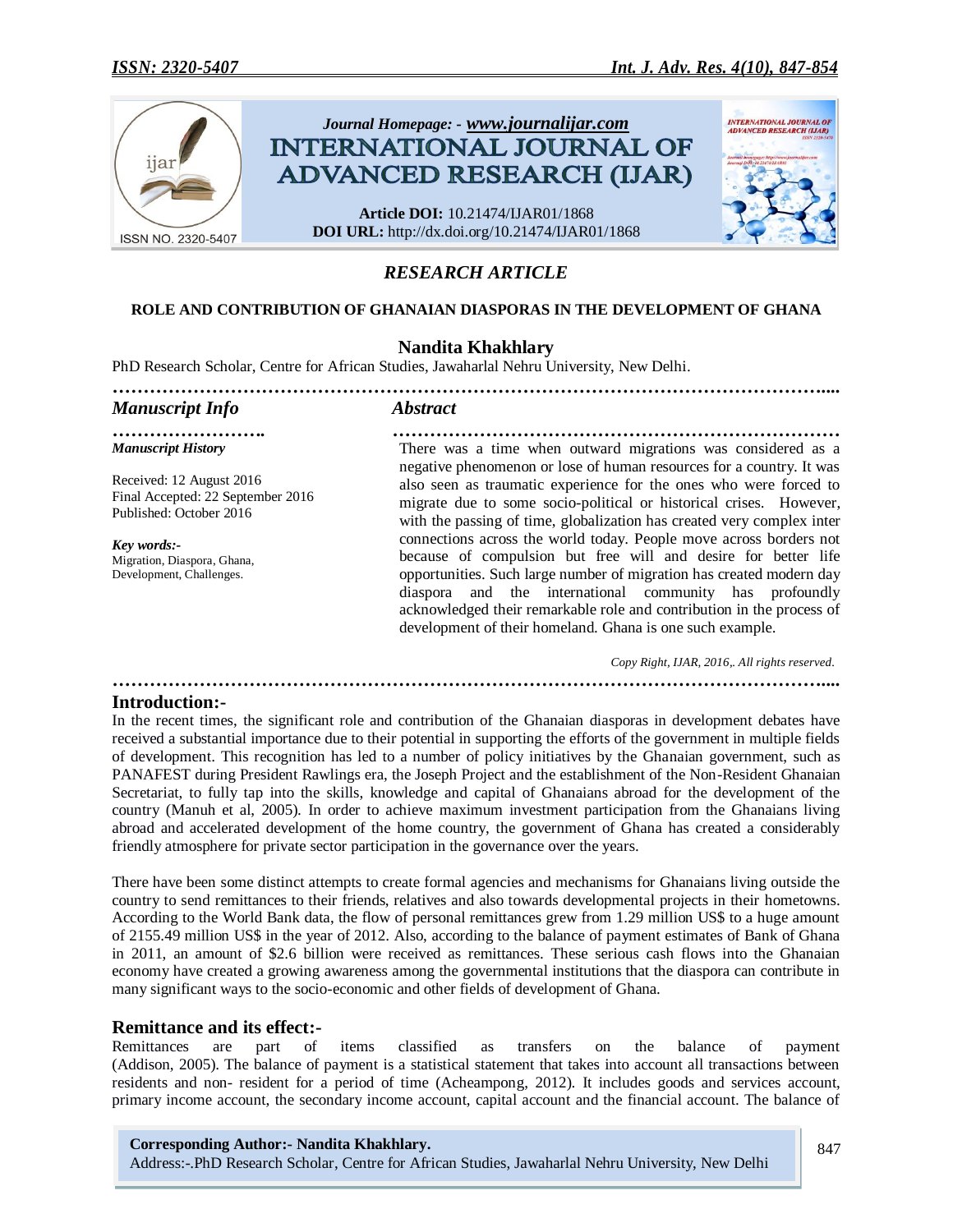payment manual contains both current transfers and capital transfers that are recorded in the current account and the capital account respectively. Even though a number of reasons have been attributed to why migrants send money back home, there some most common interests or motives behind that. These include self-interest motive, altruistic motive, loan repayment and co-insurance, regarded as the family contract.

The self-interest motive suggests that after saving and accumulating enough capital, the migrants in diasporas wishes to invest in their home country. The idea to invest back home becomes desirable and attractive due to the fact that many members of the diaspora community harbor the dream of belongingness and returning to the homeland one day. According to Black et al, a close examination of the Ghanaian migrants' remittance behaviours indicates support for the altruism perspective (Tiemoko, 2005). The self-interest perspective can be seen as the livelihood school of thought as the sending of remittances is also an obligation on the part of the migrant to the family left behind in the home state. To reduce the level of vulnerability and also to protect the family financial crisis, the comparatively successful members of a household financially support the other members and provide a protective social net against any financial risk. This serves as a livelihood strategy for households to diversify their income source.

The loan repayment motive focuses on the family as a unit of analysis. Due to their commitment or family obligations, migrants send remittances to families back home for loan or debt payment which might have resulted from the cost of educating the migrant at home before his departure. The loan or debt could also arise from assisting the migrant to travel and the initial cost of helping migrants to settle in the host country. Apart from the loan repayment motive, there is the issue of co-insurance as well. Remittances are sometimes sent because of insurance considerations of migrants at home. As migrants in host countries, there is always a kind of risk or fear factor involved among the migrants that compels them to consider about alternative measures of survival by accumulating assets or property back home. This is to guard against any such circumstances where they may be forced to leave or lose employment in the host country as it serves as a economic protection or insurence.

The flow of remittances to Ghana is substantial in both absolute and relative numbers. According to the Bank of Ghana (BOG, 2009) the country received a record \$1.97 billion in formal remittances in  $2008^{\circ}$ . This compares favorably to the economy as a whole, as well as to major exports and other capital transfers across the nation's borders. Based on data for 2008, drawn from the BOG (ibid.), remittances accounted for 13.5 percent of the country's \$14.5 billion GDP. Another point of comparison, official development assistance (ODA) to Ghana stood at 66 percent of recorded remittances in 2008, a share that dropped to 40 percent in 2009 (Addison, 2005)<sup>2</sup>. Addison (2005) claims that as much as 50 percent of the total flow of remittances to Ghana could be of informal nature, while Mazzucato et al. (2005) suggest that the informal part to be as high as 65 percent, i.e. almost two times the size of recorded transfers. In sum, literature suggest that remittances improve the welfare of households (Quartey, 2006) and finance some community-level projects (Kabki et al. 2004, Zan, 2004), that they reduce poverty but increase income inequality (Adams et al. 2008, Mazzucato, 2008) and that they support private-sector growth by being invested in small businesses (Black et al., 2003).

## **Channels of remittance transfer:-**

 $\overline{\phantom{a}}$ 

Migrant workers living in the diaspora use various channels to remit family and friends back home. These channels can be both formal and informal. The formal channels include Financial Institutions and Money Transfer Operators. The informal channels include informal intermediary financial operations, self carry or person to person etc. and cross-border consumer goods. However, apart from self-carry, the other methods of remittances through the informal channels are more risky because they are based on trust and no official records. Thus, in event of nondelivery of the remittance to the recipient, the migrant's opportunity to seek legal redress is non-existing or a chance of success is very limited due to lack of sufficient or documentary evidence. Therefore, in terms of estimating Ghana's remittance flow, the challenge remains the same, as the migrants tend to use various different channels for the transfer of remittances, which involves informal means, making it difficult to record the actual flow of remittances at a given time. In Ghana, however, the most popular estimates come from the balance of payment of the Bank of Ghana (Addison, 2005) and World Bank's available data.

Appendix E comments on the extreme discrepancy between the estimates of remittance flows made by Bank of Ghana and those made by the World Bank.

<sup>2</sup> ODA data drawn from OECD aid statistics, accessed online at [http://www.oecd.org/].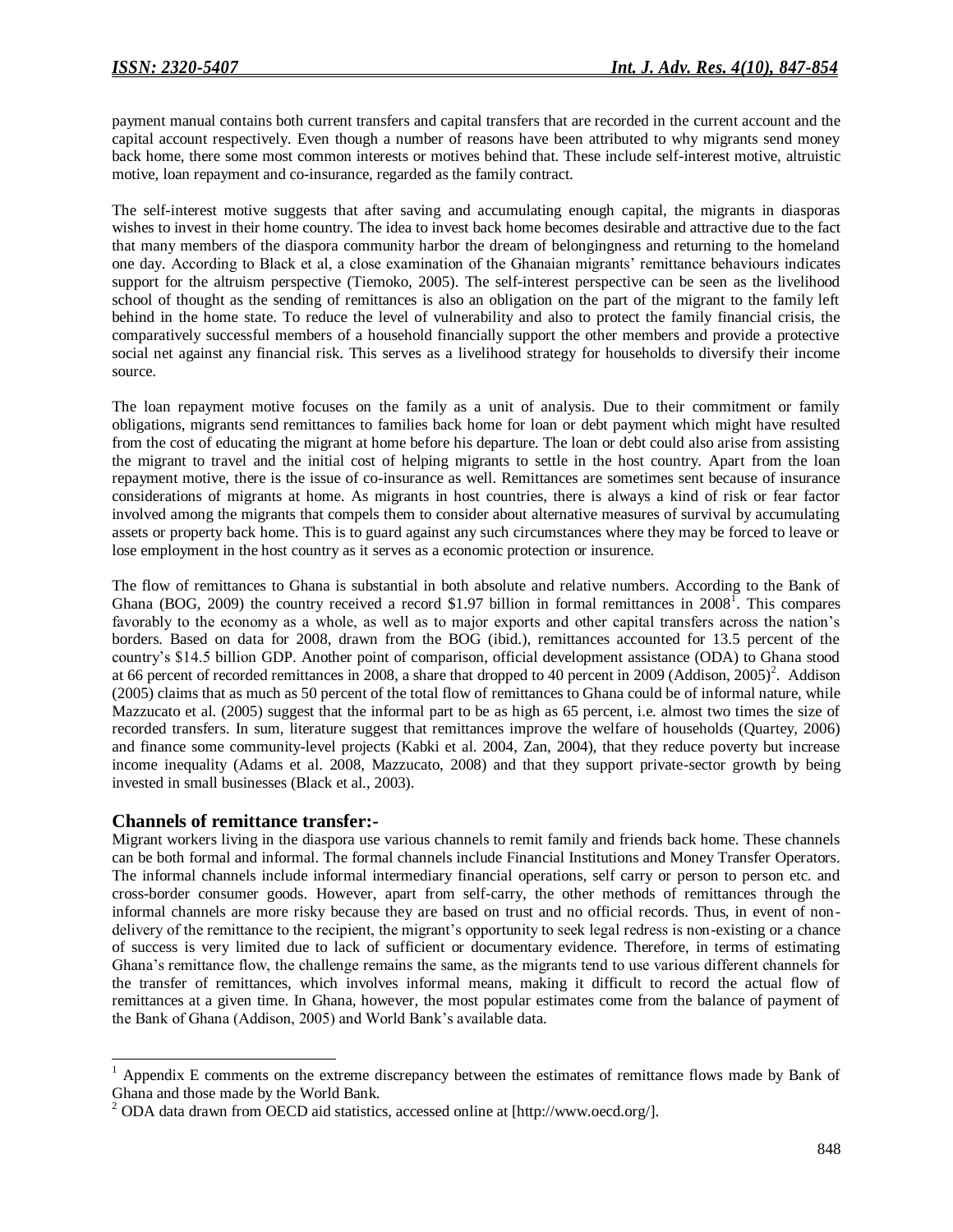### **Business activities and investments by diasporas:-**

The review of literature explains that by depending on the business sector, there are mainly three types of transnational business activities carried out by the Ghanaian diaspora communities living in Europe and North American countries. Firstly, the transfer businesses, through which the transfer of goods and money take place between the host and the origin countries. Secondly, there are many small scale cultural and ethnic businesses, such as retail stores or restaurants through which the diaspora communities import and sell groceries, ethnic products and other goods from Ghana. Thirdly, medium and large scale business set ups which emerge through the capital or savings of diaspora members or returnees in Ghana.

In the first two sectors, the Ghanaian migrants operate only in small or micro enterprises. The poor conditions on the job market often leads to Self-employment among the diaspora communities. In Europe, Ghanaians' business activities are frequently in freight and shipping to Ghana, as well as with other African countries (Schmelz, 2009). For example, in Hamburg, the Ruhr region and in the Rhine-Main metropolitan area in Germany, Ghanaians operate businesses in the 'International Transport and Logistics Industry' in their country of origin, as well as throughout the African continent, creating jobs in some cases (Schmelz, 2009). The service providers of Ghanaian origin in the African-European shipping and trade sector, offer legal or management consultancy or translation services to their fellow countrymen.

Apart from this, there are many Afro-shops, internet cafes and other small scale shops such as art and handicraft shops, hair salons, as well as clothing and grocery booths at markets particularly in the areas with larger Ghanaian concentration in the diasporas in host countries, which are run by the Ghanaian migrants. In the USA and Canada, Ghanaians also operate small restaurants, bars and clubs. These small enterprises are often combined with an import/export business for various African products that are sought by members of the Ghanaian community. This kind of business activities not only improve the economic conditions of the diaspora communities in Europe and North America, but contribute to the economic development of Ghana as well.

Another significant sector of business investments by the diaspora communitieas is the agriculture and livestock trading. According to the Food and Agriculture Policy Decisions Analysis (FAPDA), more than 50 percent of Ghanaian population is engaged in agricultural employment. In addition to capital, educated Ghanaians contribute technical expertise and business skills to the agricultural business and food industrial activities, for examples, different kinds of business start-ups in the establishment of a poultry farm, fish farm, egg production and also cultivation and processing of tomatoes and citrus fruits. Plants such as medicinal herbs and nuts are cultivated and processed for medicinal and cosmetic use (Schröder, 2006).

## **Contribution of diasporas in the agricultural sector:-**

Agriculture is Ghana's one of the most important economic sectors as it employs more than half the population on a formal and informal basis. It accounts for almost half of GDP and export earnings. The country produces a variety of crops including yams, grains, cocoa, oil palms, kola nuts, and timber in various climatic zones which range from dry savanna to wet forest and which run in east-west bands across the country.

Beginning from the 1960s, farmers in Ghana faced with deterioration of necessary infrastructure, services and incentives to produce. They had to deal with fallen food production, increasingly expensive agricultural inputs like fertilizer etc because of overvaluation of the Cedi. By 1983, when drought hit the region, food shortages were widespread, and export crop production reached an all-time low. In early 1991, the government announced that one goal of the 'Medium Term Agricultural Development Program 1991-2000' was to attain food self-sufficiency and security by the year 2000. To this end, the government sought to improve extension services for farmers and to improve crop-disease research because, despite the statements concerning the importance of food crops, the plan was still heavily oriented toward market production, improvement of Ghana's balance-of-payments position, and provision of materials for local industrial production. Furthermore, following World Bank guidelines, the government planned to rely more heavily on the private sector for needed services and to reduce the role of the public sector, a clear disadvantage for subsistence producers.

Under the Act 478, 1994, Ghana Investment Promotion Centre (GIPC) was established as an autonomous government agency mandated to encourage, facilitate and promote domestic and foreign investment. This Act guaranteed the freedom for non-Ghanaians to establish and run enterprises in potentially lucrative areas such as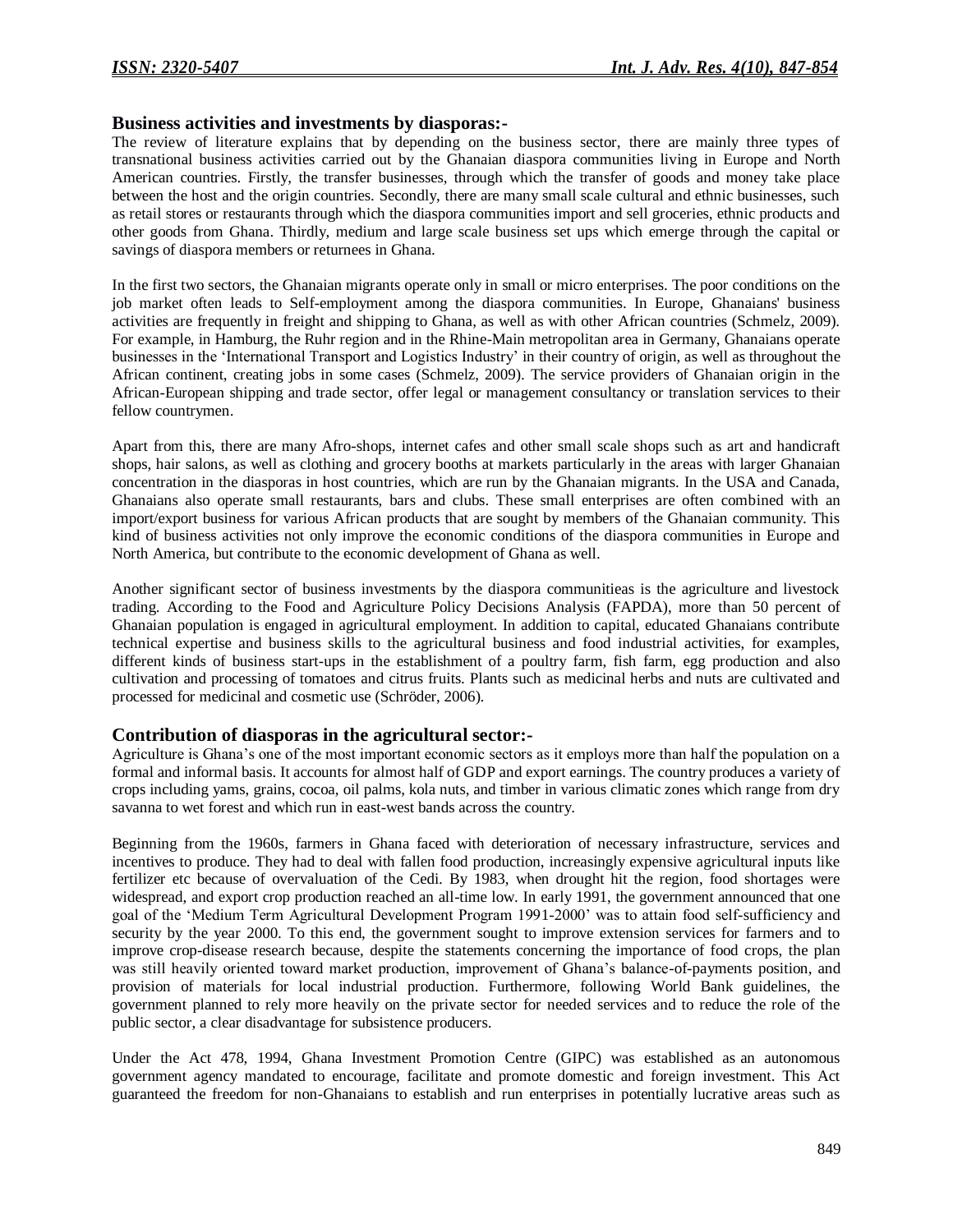natural gas, hydropower projects, fruits and vegetables farming, food processing including fish canning; production of agro-chemicals, pharmaceuticals and information technology. Later in 2013, under the Act of 865, 2013, the GIPC Act's coverage was broadened and extended the activities that are reserved solely for Ghanaians and also increased the minimum capital requirements for entities with foreign participation. This development enabled the diaspora communities to take part and invest in many different sectors in Ghana, including the sector of agriculture.

An example of diaspora engagement in the agriculture sector is the MIDA-Italia Pilot Project supported by the Italian Ministry of Foreign Affairs (IOM, 2012). The Ghana Cooperative (Ghanacoop) initiative was developed by Ghanaian migrants in Italy in order to increase agriculture production and also export such products to the Italian market. In 2007, according to the organizations president, Thomas McCarthy, Ghanacoop made a profit of 1million Euros (Mr McCarthy, Ghanaweb, 2008). Ghanacoop aims at ensuring development through sustainable environmental processes of biological certification in vegetables and fruit production in Ghana.

### **Non-profit engagement and social contribution of diasporas:-**

The Ghanaian diaspora communities in developed countries have become involved in many non-profit activities both at private level and through organisations or institutional level. Such involvement and activities by the diaspora communities contribute to Ghana's social development in general. These non-profit activities mainly include the areas of health and education and infrastructure investments such as power and water supply in rural areas. The health sector in Ghana faces shortage of trained personnel, medicine, medical devices and equipments. Insufficient infrastructure with regard to the water supply and electricity, inadequate furnishings of schools etc are some of the prominent social problems in Ghana. Thus, the initiatives and engagements by the diaspora communities in these sectors primarily helps to meet the need for support in Ghana.

Since the 1990s, Ghanaian migrants who had access to higher education and other professional knowledge in Europe and North American countries have been engaged in various non-profit activities at individual level. These diaspora communities have also organised aid projects and infrastructure measures in their home villages/regions with a significant level of success. For instance, individual initiatives are responsible for establishment of kindergarten, hospital, community centre and schools that were built locally by as community project. In other cases, large in-kind donations, such as computers or table tennis tables for schools and medicine for a hospital in Accra are also initiated by the diasporas. For example, according to Orozco's 2005 study on transnational engagement of Ghanaians in Germany half the associations had also carried out non-profit activities in Ghana. Training projects sponsored by individual associations prepare participants for vocations such as tailor/seamstress, carpenter or farming. Training in these vocations is linked to income-generating measures (Schröder, 2006).

Activities such as is volunteering and internships for a period of several months in the areas of education, health care, economic promotion and civil society, as well as a leadership programme are carried out by the diaspora communities. The target group of these projects are primarily second-generation family members living in Ghana. The Bonn-based African Youth Foundation (AYF) in Germany also sees itself as a platform for business activities on the African continent. The African Business and Entrepreneurship Network (ABEN) founded in 2007 promote networking, exchange and the presentation of African businesses from the diaspora.

The numerous church communities are also intensively committed, especially in health and education promoting activities in disadvantaged regions or urban neighbourhoods. In the church communities, women are particularly active (Sieveking, 2008). Funds raised by the parish members have been used to purchase beds, medical equipment, medicine and training equipment for health care institutions in the partner church communities in Ghana. In addition, construction and rehabilitation of school buildings was supported and teaching materials and equipment for schools in Ghana provided (Tonah, 2007).

The alarming rate at which the health professionals migrate has drawn high policy interest and led to a number of initiatives by the Ghanaian government to try and retain them. These include vehicle ownership schemes, improved access to local postgraduate training, deprived area incentives, health sector salary schemes, re-engagement of returnees, bonding systems and the Migration for Development Project Ghana, instituted by the International Organization for Migration and the Royal Netherlands Government (IOM, 2011). Even though the above named policies or interventions were meant to retain health professionals, a number of the policies have proved to be unsuccessful and have failed to retain doctors and nurses who are normally the target group within the health professionals (IOM, 2011). For example, despite some significant effort to increase access to local postgraduate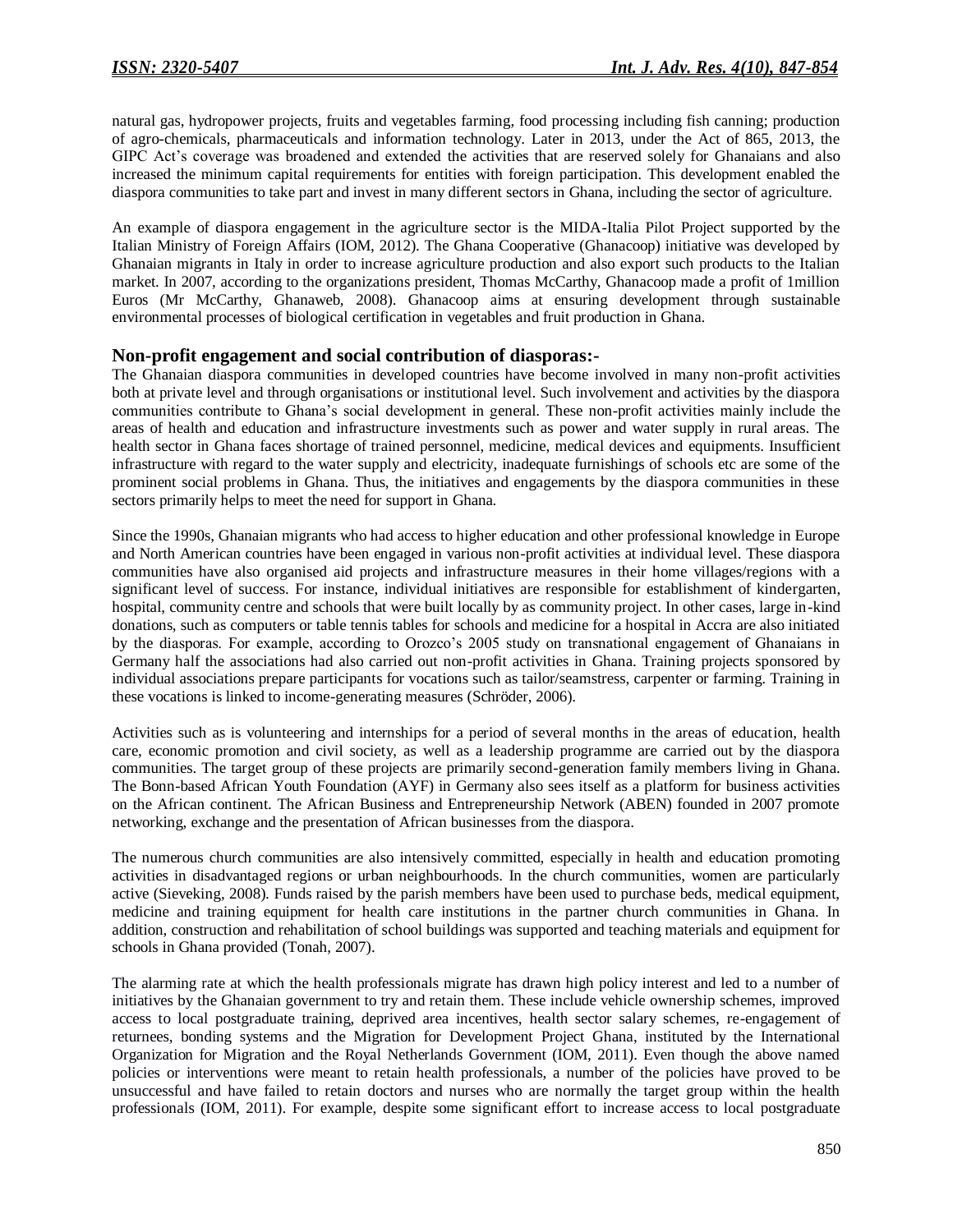training a large number of doctors and nurses still prefer training abroad because of the experience and prestige associated with education abroad (Mensah et al, 2005).

The strong need and demand of proper medical healthcare and expertise in Ghana has led to some important policy interventions in the health sector. Among these include, the Migration for Development in Africa (MIDA) Ghana Health Project, which is a project with the ambitious objective of contributing to the development of human resource in the health sector of Ghana, started in the year 2002 (IOM, 2012). The main rationale of the initiative was to address the challenge of inadequate health personnel in the health sector by mobilizing diaspora resources to meet the needs of the health sector, which is critical to the Ghanaian economy for creating wealth through health (Anarfi et al, 2010). This project facilitates the health professionals from the Netherlands, UK, and other European countries to visit or return of Ghana on a regular but short time period to use their skills, expertise and knowledge and contribute in building the capacity of their local counterparts and serve in local health centres in both urban and rural areas. This practice further helps in dealing with the human resource gap in the health sector. The project was implemented by the IOM in close cooperation with the Ministry of Health of Ghana and Ghanaian diaspora groups in Europe. It was funded by the Dutch government by way of mobilizing human capital for sustainable development and poverty reduction in home countries of the professionals (Anarfi et al., 2010). The Migration for Development project was linked to the human resource policies and strategies of the Ministry of Health of the Republic of Ghana.

### **Contribution in housing and construction:-**

Over the years, Ghana's real estate market has prospered as a result of growing demand for housing, hotels, office space, and commercial and industrial centres throughout the country, especially in the greater Accra, Ashanti, Western and Eastern regions. In Ghana owning a house is the dream of many citizens. The proportion of houses owned by members of the household was 57.4 percent in 2000 and 52.7 percent in 2010. On the other hand, the proportion of houses owned by a relative who was not a household member increased from 12.5 percent to 15.6 percent (Bank of Ghana, 2013). This could be explained by an increase in the practice where relatives who live abroad or in the diasporas, invest in building houses and allow other family members to occupy them.

However, until recently, Ghana's potential in the real estate sector in terms of opportunity exploration had remained largely unexplored. It is only in the twenty first century that the realization of benefit in the real estate sector has started to boom among the diaspora communities of Ghana. Among the variety of investments, home ownership is the first priority of the majority of Ghanaians living abroad. The high priority attached to home ownership in Ghana needs to be viewed in the context of both in their significance in cost and their intention to return to Ghana. As in other societies, home ownership is considered as economic success, social status and security. While home ownership is cherished, most of the Ghanaians do not have the financial resource to purchase or build a house. Therefore, international migration presents the only real opportunity to fulfill this dream. The process by which Ghanaian migrants build houses in Ghana has been described by Diko and Tipple, (1996) as a symbol of Ghanaian ingenuity and social cohesion. The process illustrates the strength of their ties to the homeland.

Recent developments in the Ghanaian economy indicate a boom in the construction sector, including the housing sector. It is argued that the boom in the housing sector is largely driven by the surge in remittances. Another opinion is that these are mainly driven by improved access to global financial markets owing to the stability of Ghana's economy. In other words, non-resident Ghanaians who live in diasporas and have access to low interest global funds are increasingly investing in the housing sector (Bank of Ghana, 2007).

### **Transfer of technology and know-how:-**

Europe, North America and Ghana are connected by a long tradition of educating and training migrants that started back in the 1960s. Many Ghanaian graduates of European and American universities returned to Ghana once they completed their degrees and had positions of leadership in the government, the economy, politics and civil society. More often, know-how transfer in the case of the Ghanaian diaspora takes place on an individual basis and not via organised networks such as professional associations. The transfer of know-how and methodology takes place both in the context of formal university cooperation and in informal exchanges. Several university cooperations (exchange of academics, interns, etc.) between universities in host countries and the Kwame Nkrumah University of Science and Technology (KNUST), which has been initiated or promoted in the past through the engagement by academics of Ghanaian origin, for example, in the area of medicine with the University of Ulm, Germany. In 1984, a cooperative course entitled the SPRING Programme (Spatial Planning for Regions in Growing Economies) was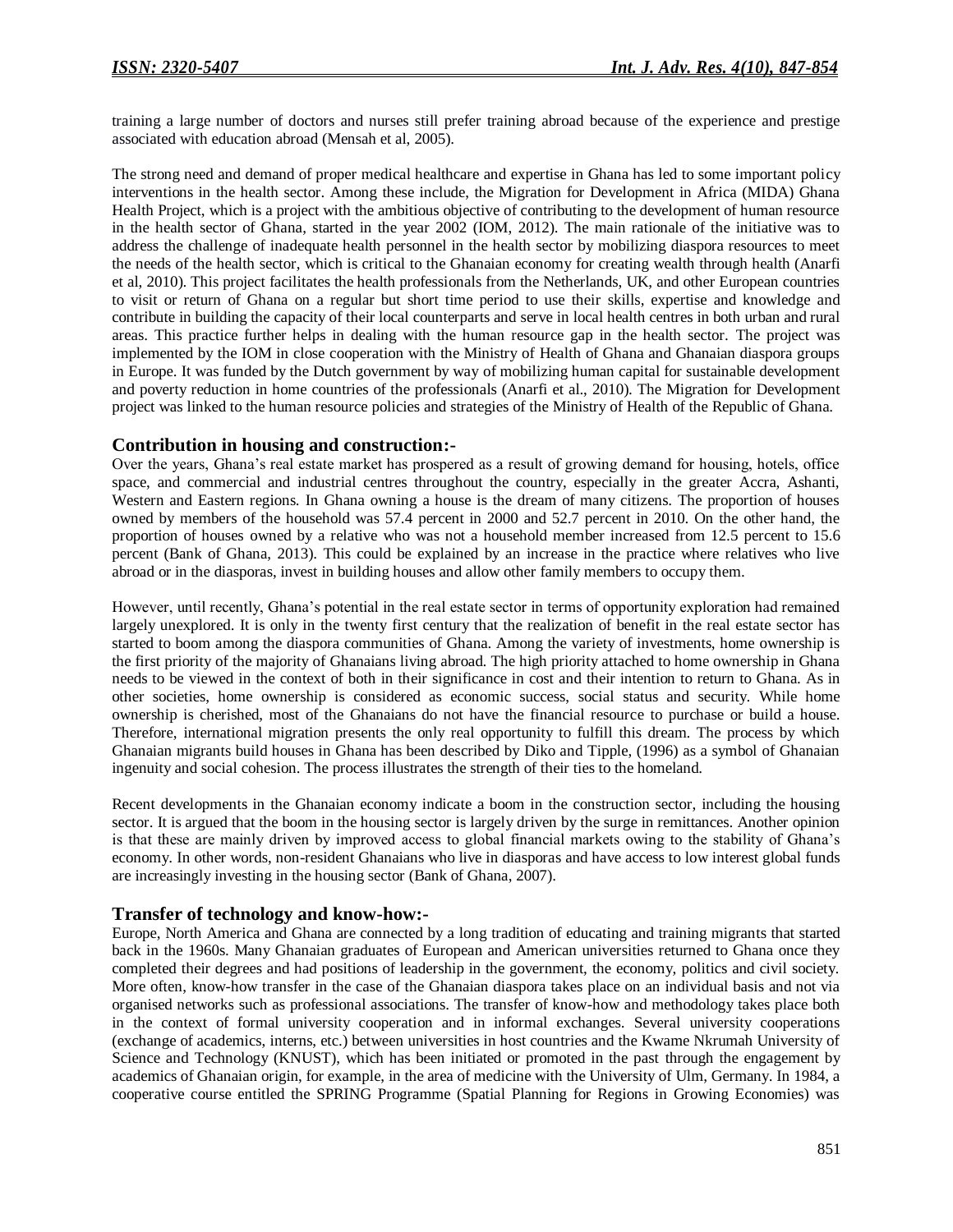initiated between the University of Dortmund, Germany and KNUST. The programme has now become established as an independent course of study in Kumasi. DAAD is one such example which has more than 700 alumni in Ghana who are active in research and teaching and contribute to the transfer of knowledge and methodology and to innovation in the education and health care sector, the economy, the government and civil society. Medical doctors invest efforts in free treatment and shipment of donated medical devices and medicine. Highly qualified individuals who have high-level positions in academia or the health care sector do not restrict their involvement to Ghana, but are engaged in the cause of Africa as a whole.

A wide variety of forms are used to transfer know-how and methodology Scientists of Ghanaian origin are involved in exchanges for teachers and professors, students and interns between the European and North American countries and Ghana. They invite specialists from Ghana to meetings, promote scholarships for post-graduates and postdoctoral students and researchers from Ghana and hold lectures and seminars in Ghana free of charge. In-kind donations, such as ICT, laboratory equipment and other teaching aids are also provided by Ghanaians living in diasporas who act as intermediaries.

### **Cultural contribution of diasporas:-**

Through the home-town associations and different networks, the Ghanaians living in the diasporas are culturally linked to Ghana that they organize and participate in, the joint celebration of Ghanaian public holidays and ethnic festivals, their forms of worship, the patronage of Ghanaian food and dresses, and the creation of Ghanaian traditional institutions such as chiefs and queen mothers abroad (Nieswand 2003; Schildkrout 2006). Many European and North American cities have seen the spread of 'Afro shops' owned and managed by Ghanaians where their indigenous food items, cosmetics and other goods imported from Ghana and sold and bought by the Ghanaian migrants. Thus, their livelihood abroad is broadly associated with the numerous cultural goods that they receive from home. Ghanaians abroad belong to a host of different social groups, clubs, networks and associations but irrespective of the form in which they are organized, these networks typically involve Ghanaians who share a common interest by coming from the same traditional area, town or village, belong to the same tribal or ethnic group, same religious denomination, belong to the same club (women's association, sporting club etc) or are members of the same political party.

In Germany for example, the most common village/area associations include the Ashanti Akim Kuo, Obo Citizens Union, Oguaa Kuo and many others. Even more common are the tribal/ethnic groupings and associations including the Ashanti/Asanteman Union, BrongAhafo Union, Ga Union, Fanti Union, Kwahu and Akuapem Union that are found in virtually all of the major towns including Hamburg, Stuttgart, Oberhausen, Dortmund, and Cologne, to mention only these few (Tonah. Steve, 2007). There are also several social clubs, groupings, religious bodies and numerous national associations called 'Ghana Union' that are found in all the major diaspora towns in Europe and North America. These socio-cultural bodies seek to unite Ghanaians in the host countries, coordinate their activities and serve as the mouth-piece of the Ghanaian community. Finally, the three major political parties in Ghana i.e. the New Patriotic Party, the National Democratic Congress and the Convention Peoples Party, all have very active branches abroad, especially in the UK and the USA. These political clubs bring together Ghanaians who share their party philosophy, policies and tradition (Tonah. Steve, 2007).

### **Challenges of diaspora participation in the development of Ghana:-**

This study has revealed that there is no proper policy framework exists to effectively partner the diaspora for socioeconomic development by the Ghanaian government. Also institutional mechanism to engage the diaspora is weak and the Ghanaian missions abroad are unable to provide reliable data on Ghanaian diaspora engagement. For example, The use of informal channels in sending remittances due to cost has accounted for the inability of the Bank of Ghana to provide actual estimates of remittance flow into the country. The lack of credible data on total remittances to the Ghanaian economy affects national planning, budgeting and integrating remittances into the economic policies of the government.

Ghanaians abroad have demonstrated their commitment towards nation building and development by keeping ties with friends, relatives and also keenly following public discourse on the various website, television and radio programs. But the existing national policies do not take into account the ethnic diversity of the diaspora and the concept of decentralization in Ghana. The unspoken lack of trust in the government by the diaspora makes it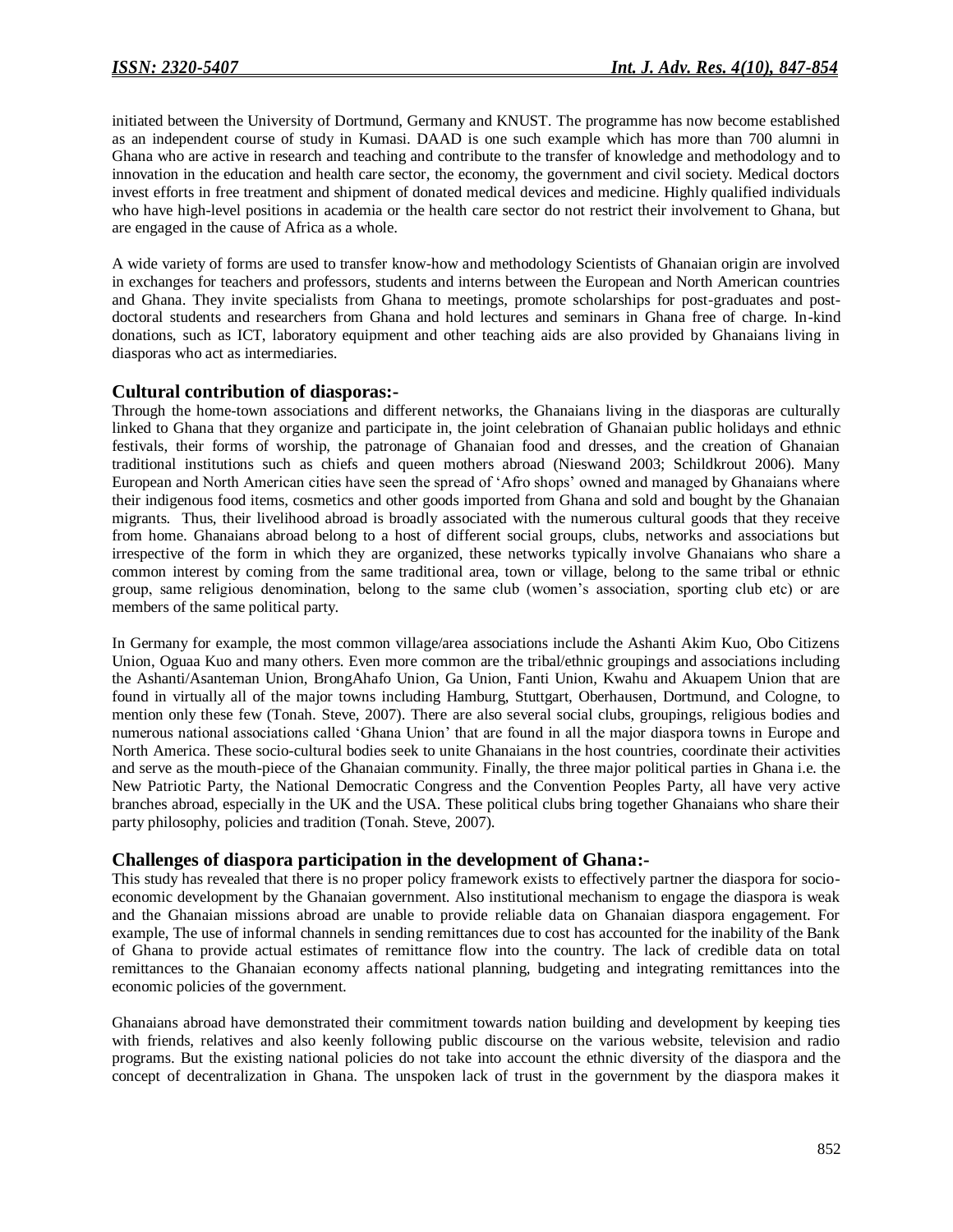difficult for effective engagement and sometimes the labelling of returnees who challenge the status quo and serve as a disincentive for socio-political reforms that would have aided development.

### **Summary:-**

There is no doubt about the growing role and future potential of the diasporas in the socio-economic development of Ghana. However, what appears to be missing is a proper institutional framework and capacity to formulate and implement appropriate policies and effective strategies that will enhance and consolidate the full participation of the diasporas in development process. The primary need is for demonstrable political commitment to harness the diaspora resources and policy coherence at all levels to ensure Ghana fully benefit from the huge resources of the diasporas, especially those based in the developed countries.

So far, the effort of government in reaching the diaspora has been on make-shift basis. Such temporary initiatives are not sustainable and do not form any significant or systematic strategy to include the diaspora in development of the country. The public pronouncement of the Ghanaian government about the development role of the diaspora is not met with concrete national action plans and this breeds a lack of trust among members of the diaspora. Even though government has the desire to tap into the financial resources of the diaspora, it is constrained in granting full political rights to Ghanaians in the diaspora. For example, the limitations associated with the 'Dual Citizenship Law' and the lack of political will to implement the 'Representation of People's Amendment Law' to allow non-resident Ghanaians to vote in national elections.

The private sector in Ghana which is still at a nascent stage has initiated some measures to enhance the inclusion of the diaspora in national development. However, these initiatives can succeed only when the government of Ghana would create the necessary investor environment, do away with bureaucratic corruption, delays, bribery practices that have creeped up in the public sector in Ghana. To know the Ghanaian diasporas and extract benefit from them should be the priority of the Ghanaian government. It only by knowing its diasporas that Ghana can make proper planning and their involvement in development process can be successful.

### **References:-**

- 1. Acheampong, J. (2012). *Partnership for economic growth and development: Remittances and FDI 2012.*
- 2. Addison, E.K.Y. (2004). *The macro economic impact of remittances.* In T. Manuh (Ed.), *At home in the world?: International migration and development in contemporary Ghana and West Africa* (pp.118-137). Accra: Sub-Saharan Publishers.
- 3. Anarfi, J., Quartey, P., & Agyei, J. (2010). *Key determinants of migration among health professionals in Ghana*. Brighton, UK: Development Research Centre on Migration, Globalisation & Poverty.
- 4. Cohen, R. (1997). *Global Diasporas: An Introduction*. Milton Park: Routledge.
- 5. De Haas, H. (2006). *Engaging diasporas. How governments and development agencies can support diaspora involvement in the development of origin countries.* Oxford: International Migration Institute.
- 6. International Organization for Migration. (2000). World Migration Report, 2000. Location: IOM/UN.
- 7. International Organization for Migration (IOM). (2011). National profile of migration of health professionals Ghana. Brussels: IOM.
- 8. International Organization for Migration (IOM). (2012). MIDA Ghana health project. The Hague: IOM.
- 9. Manuh, T. & Asante, R. (2005). *Reaping the gains of Ghanaians overseas: An evaluation of the home coming summit of 2001*. In T.Manuh (Ed.), *At home in the world?: International migration and development in contemporary Ghana and West Africa* (pp. 292-310). Accra: Sub-Saharan Publishers.
- 10. Manuh, T., Asante, R. & Djangmah, J. (2005). *The brain drain in the higher education sector in Ghana.* In T.Manuh (Ed.), *At home in the world?: International migration and development in contemporary Ghana and West Africa* (pp. 250-276). Accra: Sub-Saharan Publishers.
- 11. Ministry of Finance. (2013). *The 2013 budget statement and economic policy.* Accra: Ministry of Finance and Economic Planning, Republic of Ghana.
- 12. Quartey and Blackson (2004). *Do Remittance minimize the impact of macro- volatility on the poor in Ghana*. Accra: Institute of Statistical, Social and Economic Research (ISSER), University of Legon, Ghana.
- 13. Quartey, P. (2006). *The impact of migrant remittances on household welfare in Ghana.* Nairobi: African Economic Research Consortium.
- 14. Quartey, P. (2009). *Migration in Ghana: A Country Profile. Geneva: International Organization for Migration.*